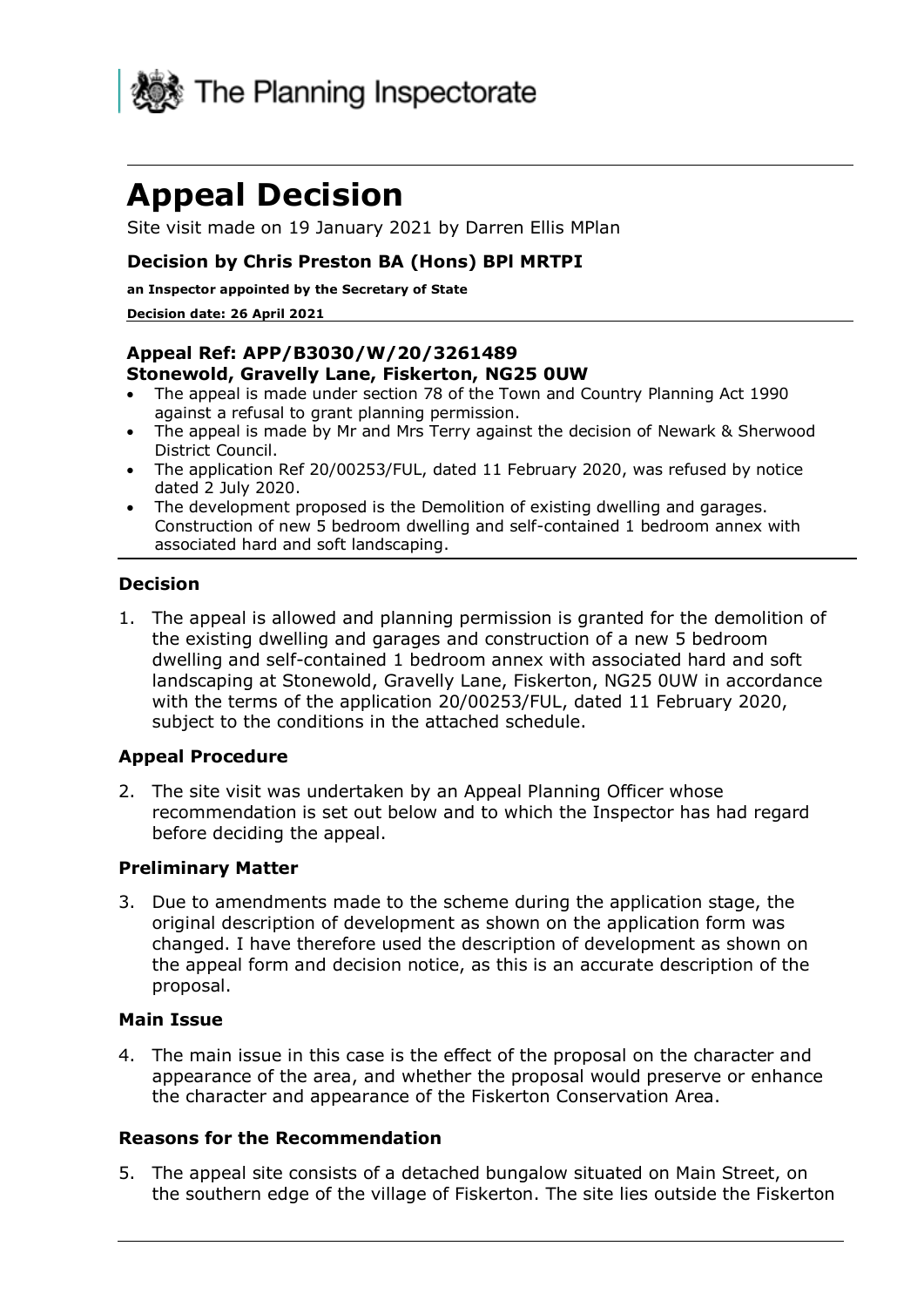Conservation Area (CA) and is in a residential area that is characterised predominantly by two-storey dwellings with a small number of bungalows. Permission is sought to replace the existing bungalow with a one-and-a-halfstorey dwelling with a self-contained annex.

- 6. The properties along Gravelly Lane consist of detached two-storey properties along one side and semi-detached, two-storey, properties along the other. The appeal site and the adjacent bungalows are sited to the rear of some of the semi-detached properties, with limited visibility through gaps between the properties along Gravelly Lane. The rear of the appeal site backs on to agricultural land and is visible from Main Street, the main road into the village from the south-west where it is seen against the backdrop of the other 20<sup>th</sup> century housing.
- 7. The boundary of the CA is largely linear, following the historic part of the village between Main Street and the River Trent. The character is derived from the agricultural origins of the village but also by the significant influence of the navigable river, with associated wharf and industrial scale buildings such as the malthouse. Whilst some modern housing is included within the boundary, the majority of the 20<sup>th</sup> century development on the fringes of the village is excluded, including the housing in the vicinity of the appeal site.
- 8. The National Planning Policy Framework defines the setting of a heritage asset as the surroundings in which a heritage asset is experienced. While the appeal site lies outside of the CA, the CA boundary runs along Main Street to the south of the site. As the site is visible from the CA it is considered to be within the setting of the CA. However, as noted by the Council's Conservation Officer the 20<sup>th</sup> century housing in the vicinity plays little role in understanding the origins or evolution of the CA and does not contribute to the essential character and appearance that the designation seeks to preserve.
- 9. The proposed dwelling would be considerably larger and taller than the existing bungalow, although the scale of the proposed dwelling would be in keeping the two-storey dwellings along Gravelly Lane and to the adjacent property 'Clairedale House', which was granted planning permission in 2019<sup>1</sup>. While the exterior materials would not match the majority of the properties in the surrounding area, they would provide a modern and attractive appearance to the property and would be similar to those used for 'Clairedale House' and therefore would not appear out of place in the area.
- 10. Before the construction of 'Clairedale House', the existing bungalows with the two-storey properties behind would have provided a stepped appearance to the edge of the village when viewed from Main Street. However, the construction of 'Clairedale House' has largely eliminated the stepped appearance and the proposal needs to be considered in the context of the established pattern of development. While the proposed dwelling would be more prominent than the existing bungalow when viewed from Main Street, it would be viewed in conjunction with 'Clairedale House' and as such it would blend in with the current setting.
- 11. A map showing 'Character Area 4: Gravelly Lane, Longmead Drive, Green Drive & Marlock Close' as part of the Neighbourhood Character Profile has been submitted by the appellant. This map does not indicate any notable views from

<sup>1</sup> Planning application ref. 18/02204/FUL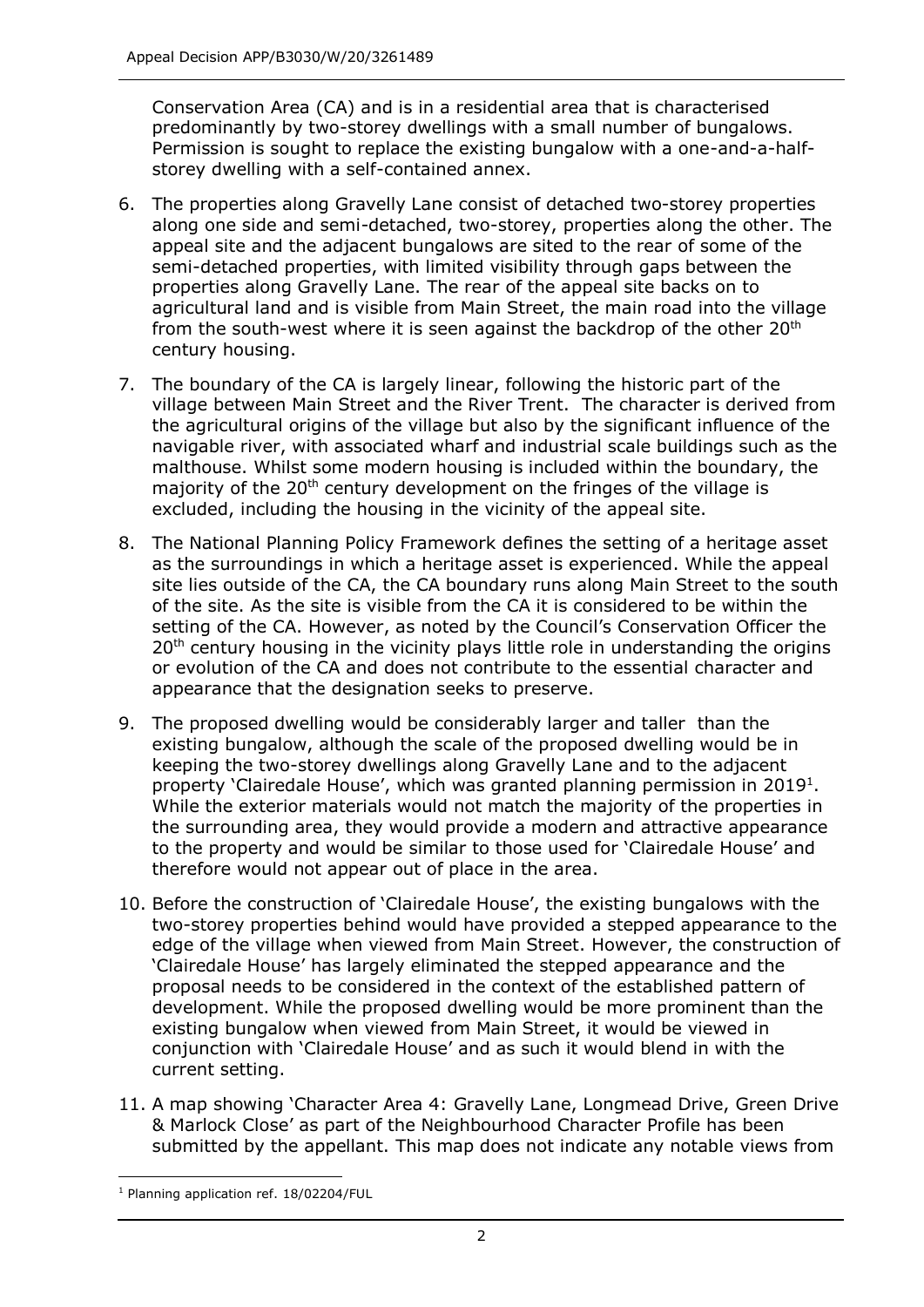Main Street in the direction of the appeal property. Therefore, while the proposal would partially restrict views from Main Street of some of the properties in Gravelly Lane, it would not interfere with any notable view.

- 12. In addition, the fact that the dwelling would be visible does not equate to harm. The outward appearance of the dwelling would not be unattractive and the structure would be seen against the backdrop of other modern two-storey housing on the edge of the village. It would not look unusual in that context and I see no reason why the proposal should be dismissed simply because it would be more prominent than the existing house. The design of the bungalow itself is not reflective of the historic origins of the CA and it does not make a positive contribution. Whilst the dwelling would be larger it would effectively replace one modern form of housing for another and would not significantly alter the setting of the CA or the general character of this part of the village.
- 13. Therefore, as the proposed dwelling would not be unduly prominent and would be in keeping with its surroundings, the dwelling would not alter the setting of the CA in a way that would cause harm to the character and appearance of the designated asset.
- 14. Consequently, for the reasons above the proposed replacement dwelling would not cause any harm to the character or appearance of the area or the setting of the CA. The proposal would therefore comply with the policy SP3 (Rural Areas) of the Newark and Sherwood Amended Core Strategy (2019), policies DM5 and DM8 of the Allocations and Development Management Development Plan Document (2013) and policy FCM5 of the Fiskerton Cum Morton Neighbourhood Plan. These policies all seek, amongst other things, to ensure that development does not have a detrimental impact on the character and appearance of the area.

# *Other Matter*

15. I acknowledge the concerns regarding potential disruption from building works. However, the development is small in scale and any disruption would be of a temporary nature. There is no indication that work would take place outside the normal working day and I am satisfied that the impact would be acceptable in those circumstances. Furthermore, environmental health legislation allows the Council to investigate any unreasonable actions, including construction work at anti-social hours.

# **Conditions**

- 16. The Council suggested a number of conditions, which I have considered in the light of the advice in the National Planning Policy Framework and Planning Practice Guidance. In some cases I have edited the suggested condition for clarity and enforceability.
- 17. I have imposed the standard time limit condition and in the interests of certainty specified the approved plans. To reduce the risk of flooding, conditions requiring that the proposal is carried out in accordance with the details of the Flood Risk Assessment and for details of surface water drainage to be submitted and approved are necessary
- 18. As full details have not been provided, conditions requiring details of exterior materials, landscaping and boundary treatments are necessary to ensure the development does not cause harm to the appearance of the area.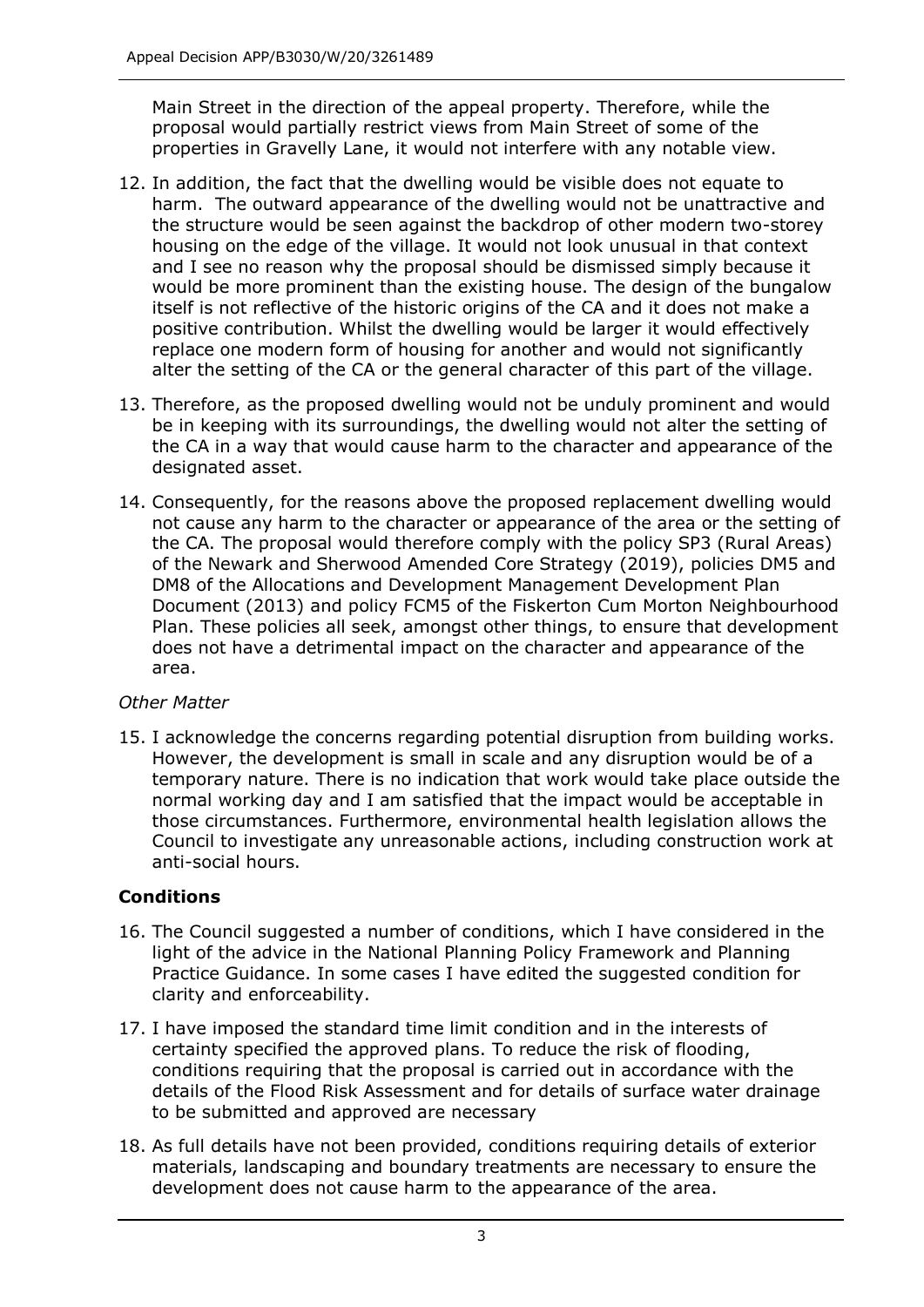- 19. To prevent any loss of privacy to the adjacent property, a condition is required to ensure the proposed first floor side bathroom window is obscure-glazed and non-opening up to a height of 1.7m above floor level. The Council's suggested condition to prevent the attached annexe from being turned into a separate dwelling is unnecessary as a further planning application would be required for such a change of use.
- 20. The Planning Practice Guidance advises that conditions to withdraw permitted development rights may not pass the tests of reasonableness or necessity. There is no indication that additions or alterations to the roof are likely and any such addition under permitted development would be required to be of a similar exterior material to the existing property which would help to ensure it would be of satisfactory appearance. I also note that such a condition was not attached to the permission for 'Clairedale House' As such I do not consider suggested condition 10 to be necessary or reasonable.

# **Conclusion**

21. For the reasons given above the proposal conforms to the policies of the development plan and, having had regard to all other matters raised, I recommend that the appeal should be allowed and planning permission granted subject to the conditions in the attached schedule.

# *Darren Ellis*

APPEAL PLANNING OFFICER

### **Inspector's Decision**

24. I have considered all the submitted evidence and the Appeal Planning Officer's report and on that basis, I agree with the recommendation and shall allow the appeal and grant planning permission subject to the conditions in the attached schedule.

# *Chris Preston*

INSPECTOR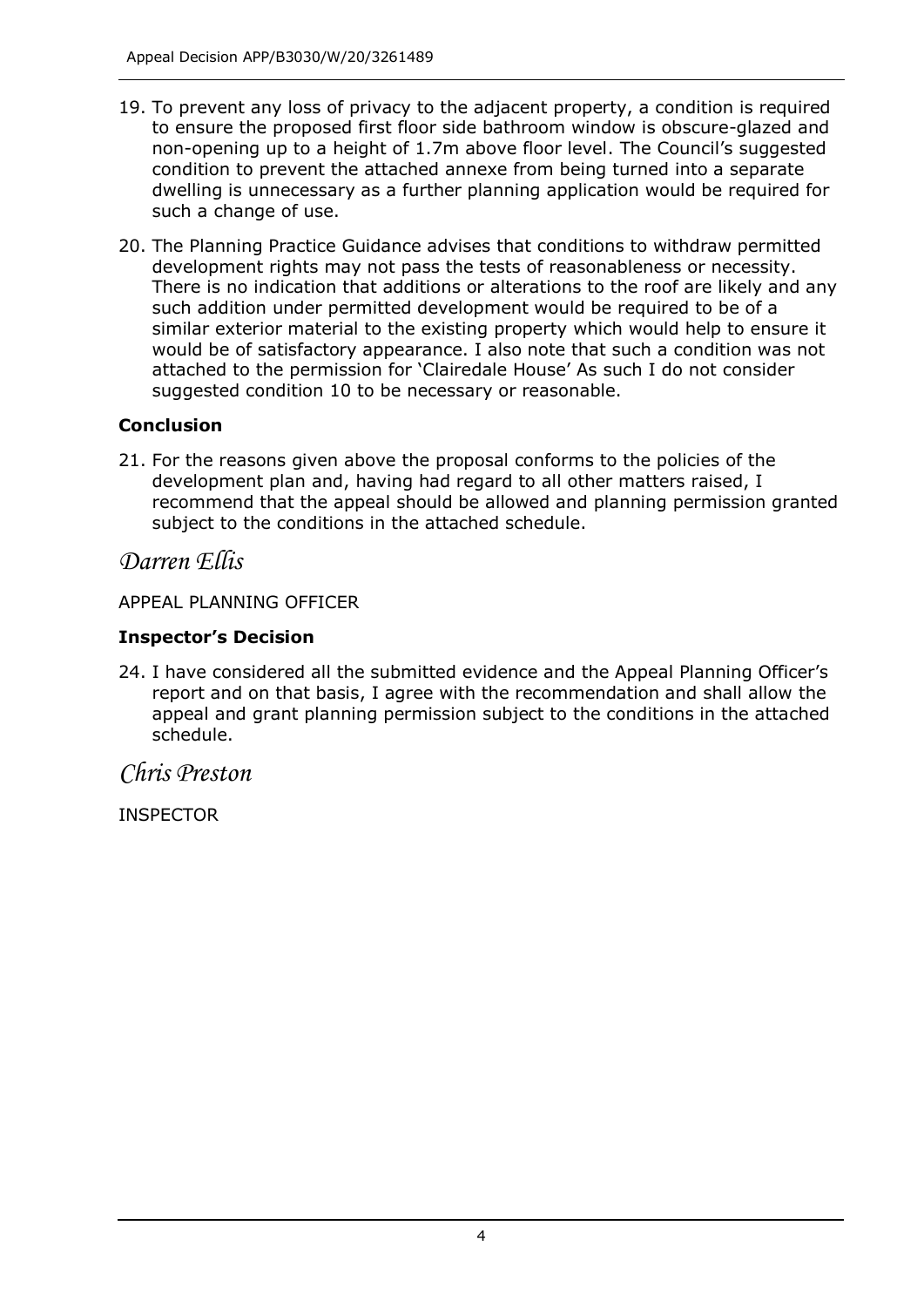# **Schedule of Conditions**

- 1) The development hereby permitted shall begin not later than three years from the date of this decision.
- 2) The development hereby permitted shall be carried out in accordance with the following approved plans: Location Plan drawing no. (02)01, Site Plan and Plans As Proposed drawing no. (20)01 revision C, Sections and Elevations As Proposed drawing no. (20)02 revision A.
- 3) The development permitted by this planning permission shall be carried out in accordance with the approved Flood Risk Assessment (FRA) dated January 2020, by Ward Cole Consulting Engineers, reference number 19/707 and the following mitigation measures detailed within the FRA: a) Finished floor levels are set no lower than 15.30m above Ordnance Datum (AOD).

These mitigation measures shall be fully implemented prior to occupation and subsequently in accordance with the timing / phasing arrangements embodied within the scheme.

- 4) No development above slab level shall take place until a surface water drainage scheme for the site, based on sustainable drainage principles and an assessment of the hydrological and hydro geological context of the development, has been submitted to and approved in writing by the Local Planning Authority. The scheme shall subsequently be implemented in accordance with the approved details before the development is occupied.
- 5) No development shall take place above slab level until details / samples of the materials to be used in the construction of the external surfaces of the dwellings hereby permitted have been submitted to and approved in writing by the Local Planning Authority. Development shall be carried out in accordance with the approved details / samples.
- 6) No development shall take place above slab level until a scheme of landscaping has been submitted to and approved in writing by the Local Planning Authority. These details shall include a) a schedule (including planting plans and written specifications, including cultivation and other operations associated with plant and grass establishment) of trees, shrubs and other plants, noting species, plant sizes, proposed numbers and densities. The scheme shall be designed so as to enhance the nature conservation value of the site, including the use of locally native plant species; b) an implementation and phasing programme; c) existing trees and hedgerows, which are to be retained pending approval of a detailed scheme, together with measures for protection during construction; d) means of enclosure; e) car parking layouts and materials. Development shall be carried out in accordance with the approved details.
- 7) All hard and soft landscape works shall be carried out in accordance with the approved implantation and phasing plan. The works shall be carried out before any part of the development is occupied or in accordance with the programme agreed with the Local Planning Authority.
- 8) The bathroom window opening on the side elevation at first floor level shall be obscured glazed to level 3 or higher on the Pilkington scale of privacy or equivalent and shall be non-opening up to a minimum height of 1.7m above the internal floor level of the room in which it is installed. This specification